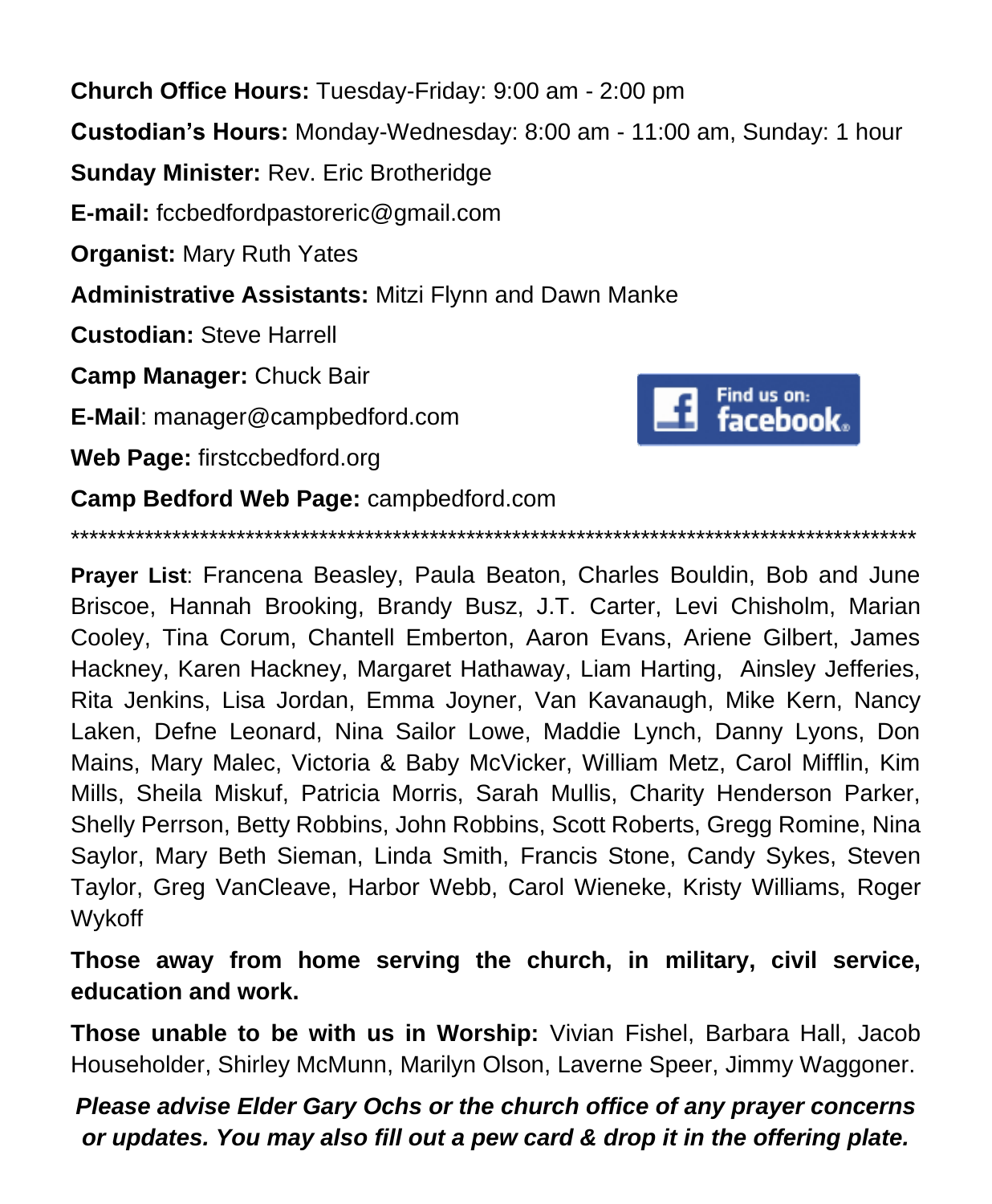

First Christian Church (Disciples of Christ)

1101 15<sup>th</sup> Street [www.firstccbedford.org](http://www.firstccbedford.org/) 812-275-4497 Bedford, IN 47421 office@firstccbedford.org l  $\sf Reaching~Outward$  to  $\sf C$ onnect  $\sf P$ eople with  $\sf C$ od's  $\sf Abundance$ 



Second Sunday of Advent December 5, 2021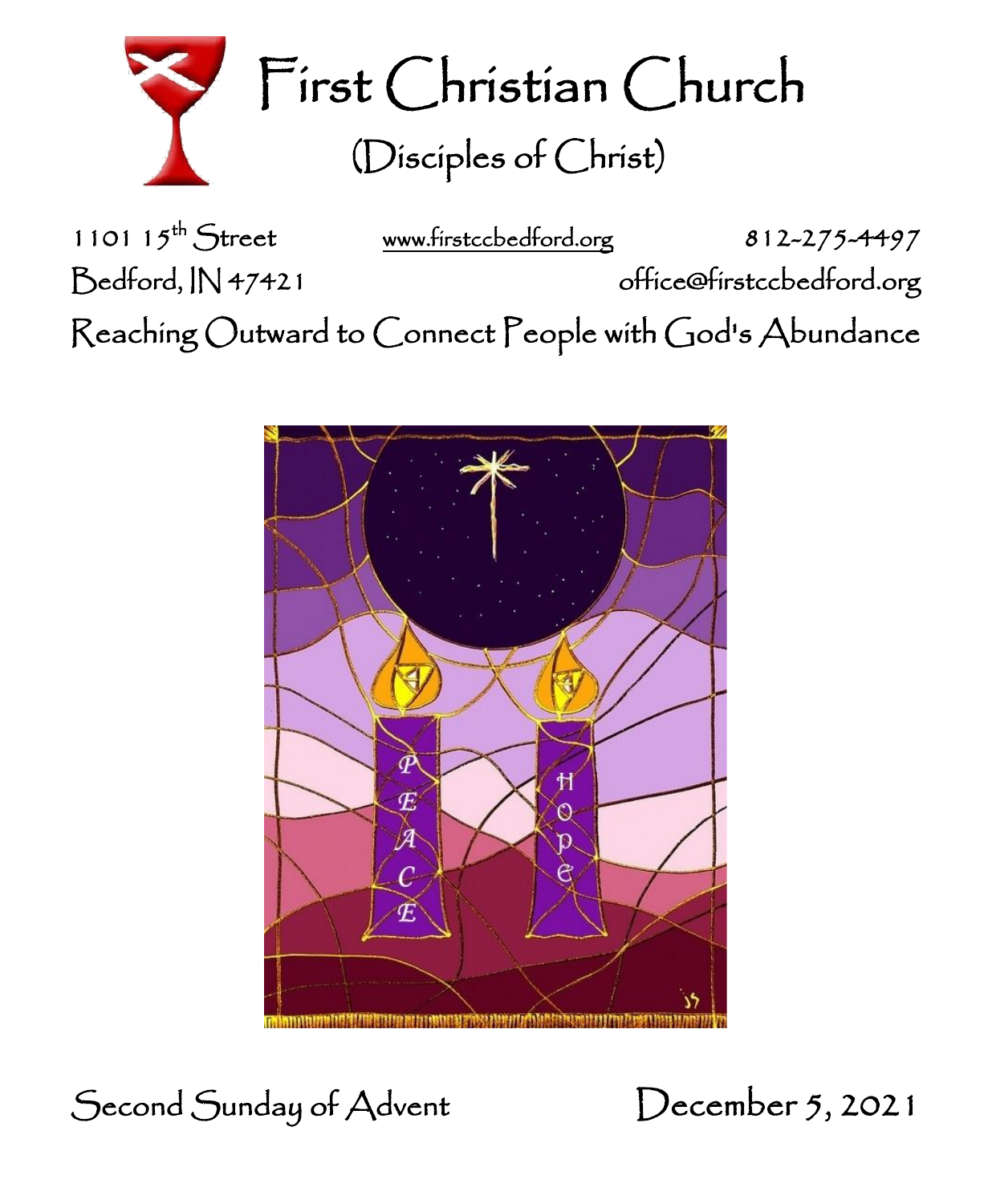#### **December 5, 2021 SERVICE OF WORSHIP 10:30 am**

*Please complete the cream-colored card located in the back of each pew and place it in the offering plate. Help us by filling out the card as completely as you can. You may also use the card to inform the office of any prayer requests, joys, concerns, upcoming events, changes, etc. Turn off cell phones as they may interfere with the live stream. Thank you.* **\*Please Stand (as you are able)** \*\*\*\*\*\*\*\*\*\*\*\*\*\*\*\*\*\*\*\*\*\*\*\*\*\*\*\*\*\*\*\*\*\*\*\*\*\*\*\*\*\*\*\*\*\*\*\*\*\*\*\*\*\*\*\*\*\*\*\*\*\*\*\*\*\*\*\*\*\*\*\*\*\*\*\*\*\*\*\*\*\*\*\*\*\*\*\*\*\*\* **Prelude Song of Peace - Langlais Welcome and Announcements Rev. Eric Brotheridge** Rev. Eric Brotheridge \*Call to Worship **Elder Maxwell** Leader: Happy are those who find wisdom, and those who get understanding… **ALL: Her ways are ways of pleasantness, and all her paths are peace.** Leader: Wisdom is a tree of life to those who lay hold of her… **ALL: Those who hold her fast are called happy.** -Proverbs 3:13-18

| *Opening Hymn                        | Come, O-Long-expected Jesus |                 | #125 |  |
|--------------------------------------|-----------------------------|-----------------|------|--|
| <b>Lighting of the Advent Wreath</b> | McFadden Family             | Hymn #128, v. 2 |      |  |

Lighter says: I light the second white candle on the wreath, the candle of PEACE

Reader: Not one of us is a stranger to the other. Every passion or malice that might separate us I can find and recognize in my own heart, and so our differences lose their force. We are one with each other, and one with God, and that is a peace beyond the power of any stress or violence that can assault us. As we await the Bringer of Peace, the PEACE of God is already with us.

| A Time of Prayer       |                      | Rev. Eric |
|------------------------|----------------------|-----------|
| <b>Prayer Hymn</b>     | <b>Seek Ye First</b> | #354 v. 1 |
| <b>Call to Prayer</b>  |                      |           |
| <b>Pastoral Prayer</b> |                      |           |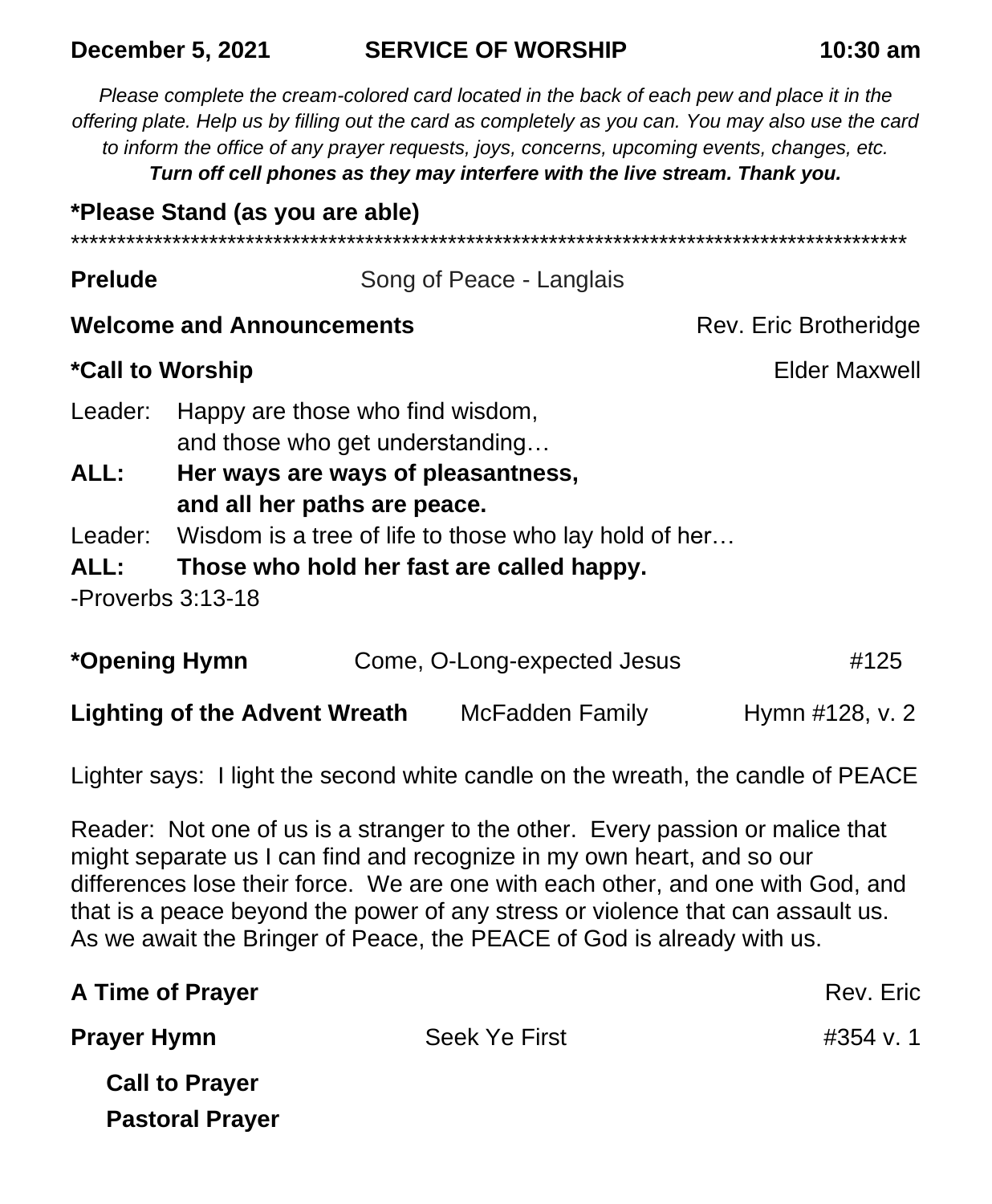#### **Lord's Prayer** All

**Our Father, who art in heaven, hallowed be thy name. Thy kingdom come. Thy will be done on earth as it is in heaven. Give us this day our daily bread and forgive us our sins as we forgive those who have sinned against us. And lead us not into temptation but deliver us from evil. For thine is the kingdom, the power and the glory forever. Amen.**

|                                                                                                                                                                                                                                                    | <b>Passing of the Peace</b> Pastor: Peace be with you <b>All: And also with you</b>                                                                             |           |  |  |  |
|----------------------------------------------------------------------------------------------------------------------------------------------------------------------------------------------------------------------------------------------------|-----------------------------------------------------------------------------------------------------------------------------------------------------------------|-----------|--|--|--|
| *Invitation to Giving                                                                                                                                                                                                                              |                                                                                                                                                                 | Elder     |  |  |  |
| *Doxology                                                                                                                                                                                                                                          | Praise God from whom all blessings flow;<br>Praise him, all creatures here below;<br>Praise him above, ye heavenly host:<br>Praise Father, Son, and Holy Ghost. | All       |  |  |  |
| <b>*Prayer of Dedication</b>                                                                                                                                                                                                                       |                                                                                                                                                                 | Elder     |  |  |  |
| <b>Invitation to Christ's Table</b>                                                                                                                                                                                                                |                                                                                                                                                                 | Elder     |  |  |  |
| <b>Prayer for the Bread and Cup</b>                                                                                                                                                                                                                |                                                                                                                                                                 | Elder     |  |  |  |
|                                                                                                                                                                                                                                                    | <b>Hymn of Communion</b> Here at Thy Table, Lord                                                                                                                | #384      |  |  |  |
| <b>Words of Institution</b>                                                                                                                                                                                                                        |                                                                                                                                                                 | Rev. Eric |  |  |  |
| <b>Taking of the Bread and Cup Together</b>                                                                                                                                                                                                        |                                                                                                                                                                 |           |  |  |  |
| <b>Children/Youth Musicale</b>                                                                                                                                                                                                                     |                                                                                                                                                                 |           |  |  |  |
| <i><b>*Closing Hymn</b></i>                                                                                                                                                                                                                        | Joy to the World                                                                                                                                                | #143      |  |  |  |
| Rev. Eric<br>*Blessings and Benediction<br>May God bless you.<br>May God keep you.<br>Make God's face to shine upon you.<br>And be gracious unto you.<br>May God lift up God's countenance upon you.<br>And give you peace.<br>And give you peace. |                                                                                                                                                                 |           |  |  |  |

**\*Postlude** O Come, O Come Emmanuel – Paige Long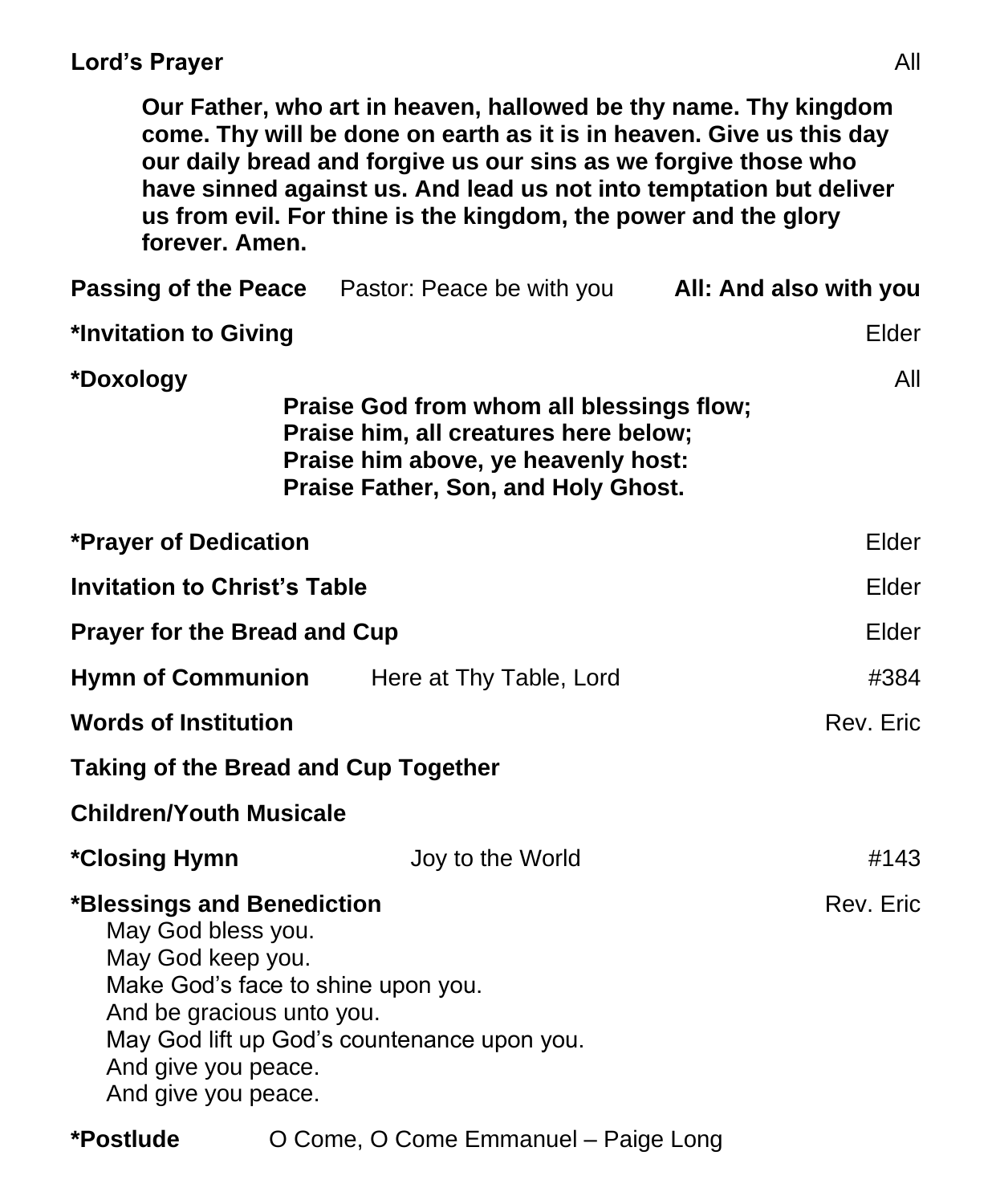## **Youth Christmas Program**

**Songs** Music

**Ava, Addy, Audrey Ava, Addy, Audrey**

**Sarah, Lakota, Izzy Grant, Lana, Thomas**

 **Gracie Sarah, Lakota**

## **Nativity**

**Ava, Addy, Audrey**

**Ben, Tyler, Grant**

**Thomas, Lana, Lakota**

**Izzy**

## **Cookie Fellowship**

**We will have cookies and coffee, hot chocolate following the worship service TODAY in the fellowship hall!**

**Provided by the Youth!**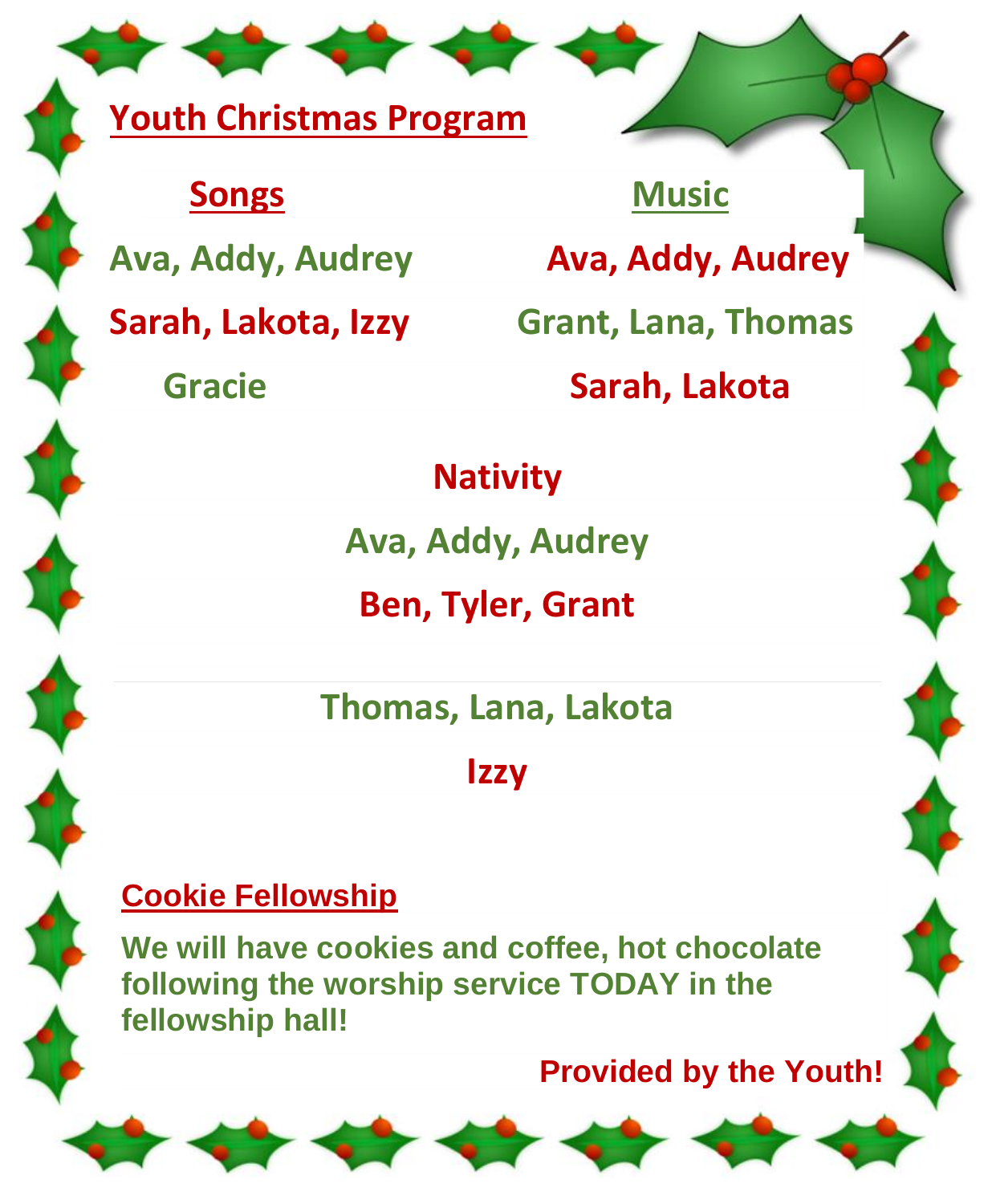

## **POINSETTIA ORDER FORM**

You are invited to provide a poinsettia in memory or honor of a loved one to be placed on the chancel for the Christmas holiday season.

I wish to order  $\_\_\_\_\$  **Poinsettia(s)** at \$10.00 each =  $\frac{1}{2}$ 

Please fill out the information below and return it to the church office or drop it in the offering plate along with your payment by **December 12.**

> My gift to be listed in the bulletin **(PLEASE PRINT LEGIBLY):**

\_\_\_\_\_\_\_\_\_\_\_\_\_\_\_\_\_\_\_\_\_\_\_\_\_\_\_\_\_\_\_\_\_\_\_\_\_\_\_\_\_\_\_\_\_\_\_\_\_

\_\_\_\_\_\_\_\_\_\_\_\_\_\_\_\_\_\_\_\_\_\_\_\_\_\_\_\_\_\_\_\_\_\_\_\_\_\_\_\_\_\_\_\_\_\_\_\_\_

In Memory of

In Honor of

Given by

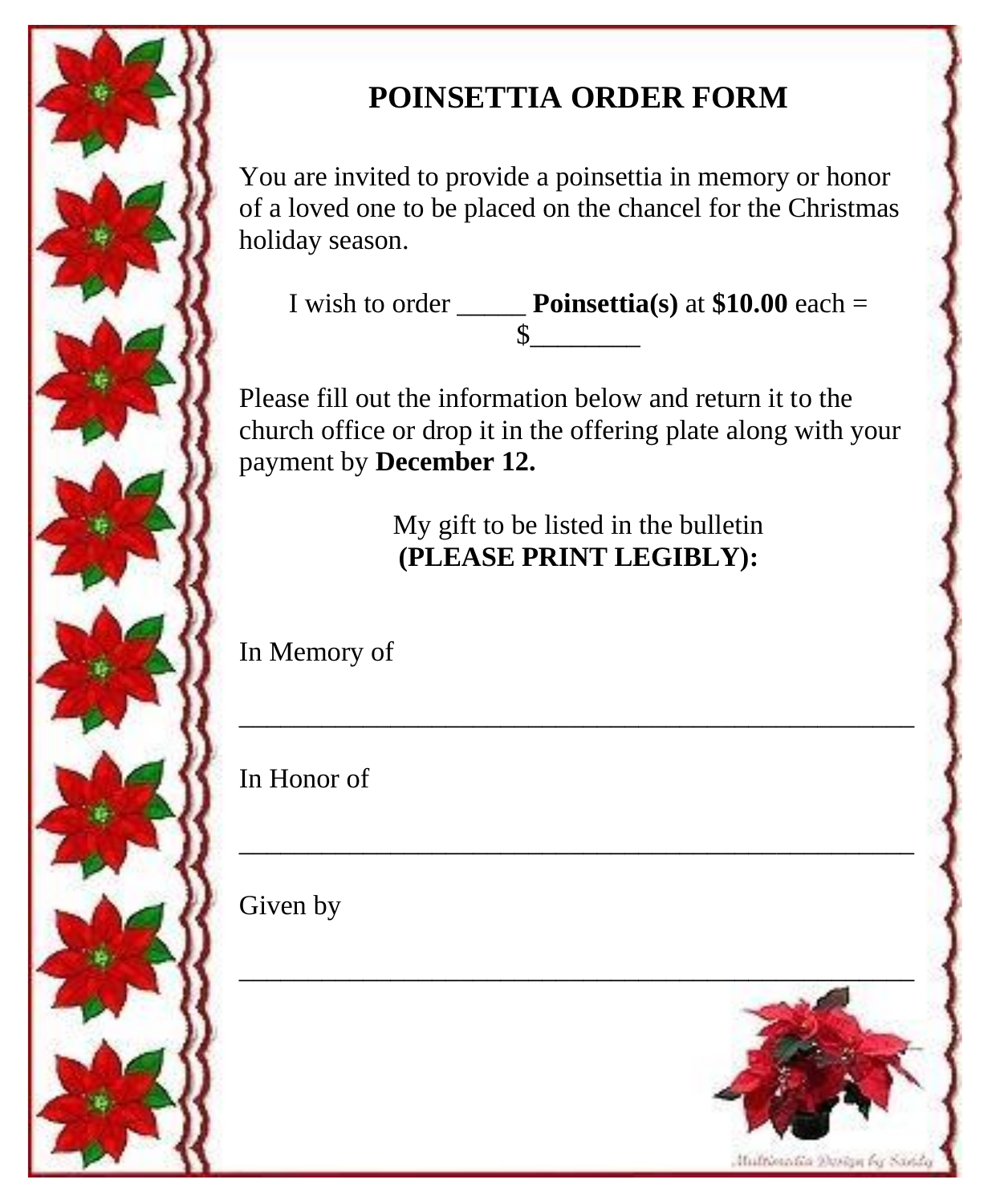#### **TOGETHER AGAIN**

In the Unity of Our Church **Reaching Olympic Goals to Fulfill our Mission** 

For those of you not able to attend last week's congregational meeting, the Church/Camp Budget and Leadership information is still available on the Welcome Table if you would like a copy.





**Outreach Committee Ministry**

We are **collecting Beans and Cornbread during the month of December** for L.I.F.E Pantry. Please place all packages in the baskets located in the foyer. *Any food or items you wish to donate are welcome any month.*

#### **SERVING SCHEDULE: December**

### **Elders**

- **Dec. 5** Jack Maxwell
- **Dec. 12** Christie Maxwell
- **Dec. 19** Jack Maxwell
- **Dec. 26** Christie Maxwell

#### **Greeters**

- **15th St** Cathy Allman (5, 12, 19)
- **15th St** Pat Merchant (24 & 26)
- **K St Helen Merchant**
- **Canopy** Ron Bell